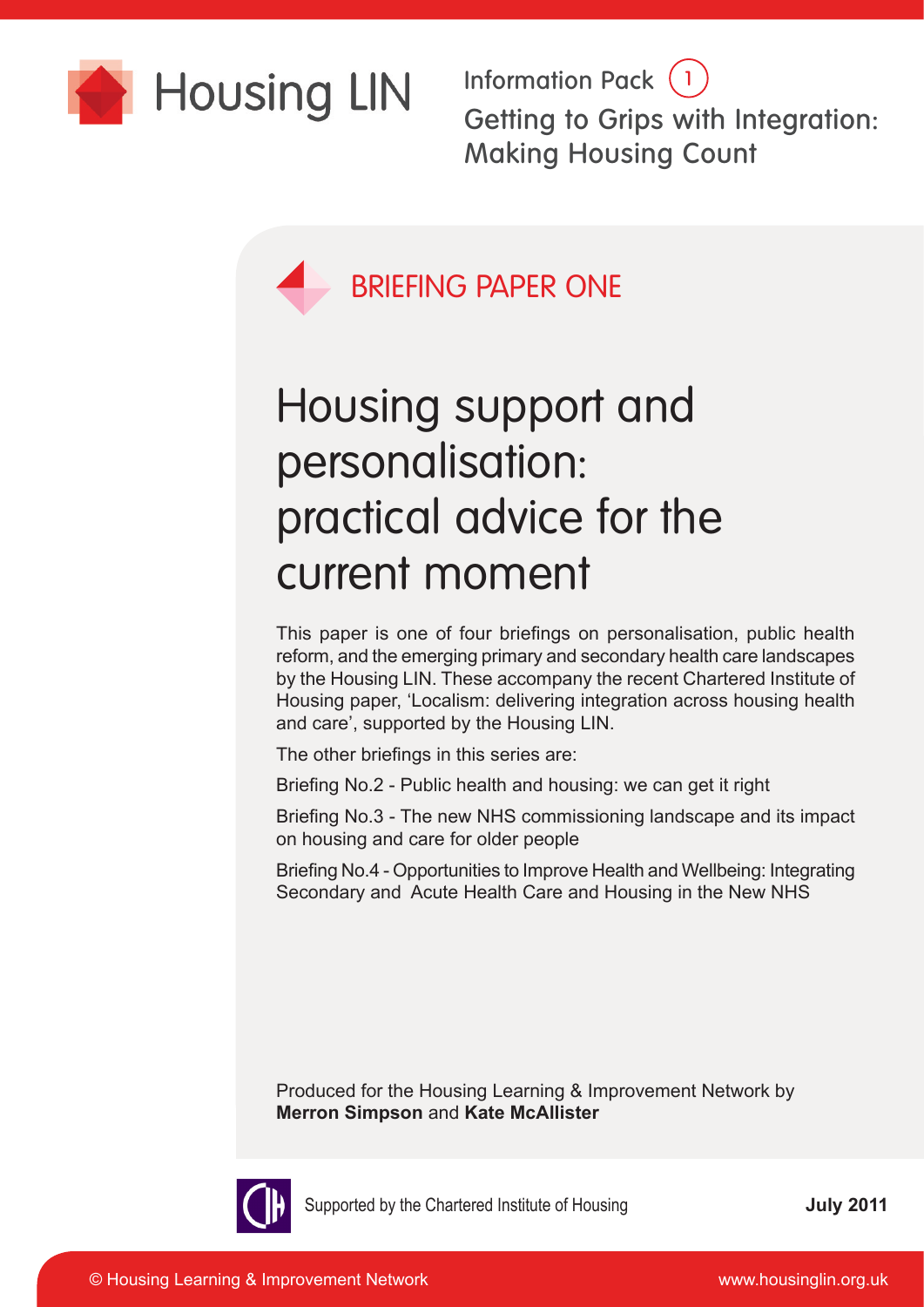# **Contents**

# **About the authors**

Kate McAllister is Director of Kate McAllister Consultancy at [www.katemcallister.co.uk](http://www.katemcallister.co.uk/) and Merron Simpson is a Director of New Realities Ltd at [www.newrealities.co.uk](http://www.newrealities.co.uk/)

# **Acknowledgements**

With thanks to Jeremy Porteus at the Housing Learning and Improvement Network for commissioning and editing this paper and to Sarah Davis at the Chartered Institute of Housing for her helpful comments.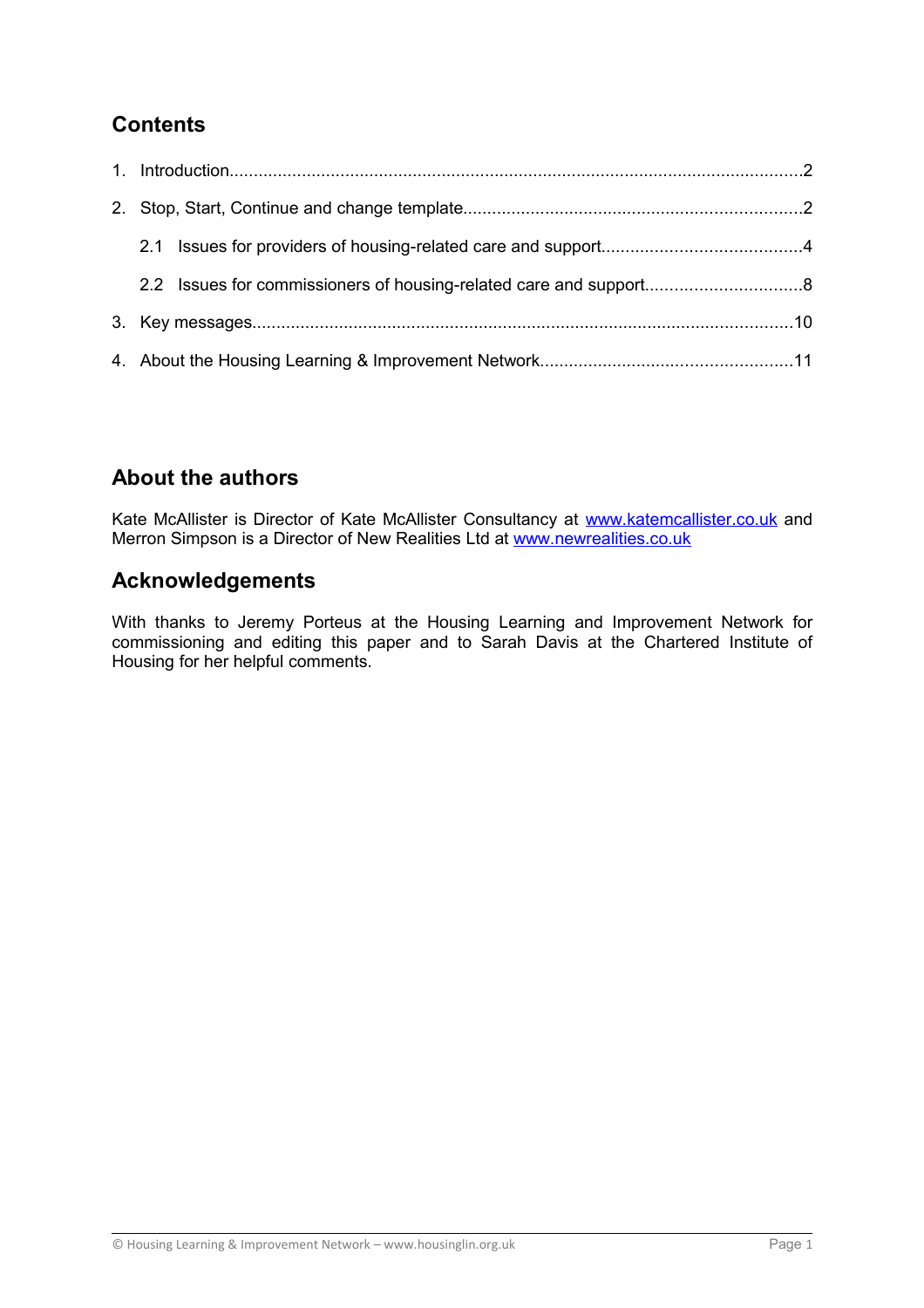## **1. Introduction**

'Personalisation' can feel like a complex challenge. While the principles are simple – providing customers with choice and control – actually delivering person centred services requires wholesale changes in approach, for both providers and commissioners. Many housing and related care and support professionals remain unsure what is required of them, and find it difficult to make changes within a system that is still evolving to support a personalised approach to service delivery. It is easy to get lost in the maze of terminology and jargon<sup>[1](#page-2-0)</sup>, to mistake processes for outcomes and to fail to appreciate how best to personalise services for different client groups including, for example, street homeless and others with highly complex needs. It's hard to take some necessary risks, and to avoid swamping front line staff and customers in seemingly endless streams of paperwork.

In the current moment, burying your head in the sand and hoping it will all go away is not an option. Placing people at the centre of the services they receive and giving them true choices about how they are delivered  $-$  including through direct payments  $-$  is a major priority for the Coalition Government and is a key plank of current and emerging policy<sup>[2](#page-2-1)</sup>. If you don't press ahead and personalise your services, others will enter the market and take your business. Commissioners or clients may demand changes to your existing patterns of service delivery. Either way, you will risk being left behind.

It can be very difficult to know where to start and how to make the sort of change that is required, particularly in the context of rapidly shrinking public resources (both revenue and capital). There is also a risk of throwing the baby out with the bathwater. Can truly personalised and flexible service delivery fit neatly within the streamlined processes for quality, monitoring and outcomes measurement so painstakingly developed during the life of the Supporting People (SP) programme, for example?

## **Practical advice**

In this short paper, we have set out what we understand the key issues to be for providers and commissioners of housing and housing-related care and support. We offer some practical suggestions about achievable ways of responding to the government's personalisation agenda. A number of providers and commissioners of housing and housingrelated care and support have been involved in developing the paper and our thanks also go to them.

# **2. Stop, Start, Continue and change template**

We have based the paper on a simple change management model called *'Stop, Start, Continue'.* This is a useful 'quick and dirty' tool for identifying areas for service improvement. It can also be used as a technique for generating ideas, solving problems, and negotiating behaviour changes between two groups, individuals, or departments.

| <b>STOP</b>  | What are we doing that is not working? What should we STOP?                          |
|--------------|--------------------------------------------------------------------------------------|
| <b>START</b> | What should we put in place to move forward? What should we START?                   |
|              | <b>CONTINUE</b> What is working well and could be enhanced? What should we CONTINUE? |

<span id="page-2-0"></span><sup>1</sup> Terminology and jargon include terms like *the transformation agenda*, *self-directed suppor*t, *Putting People First*, *personal budgets*, *individual budgets, direct payments*, *Resource Allocation System*s.

<span id="page-2-1"></span><sup>2</sup> See the emphasis on personalisation and co-production in the *Localism Bill*, the new *Vision for Adult Social Care*, the *Spending Review 2010* and the *Think Local Act Personal Concordat* that has replaced *Putting People First.*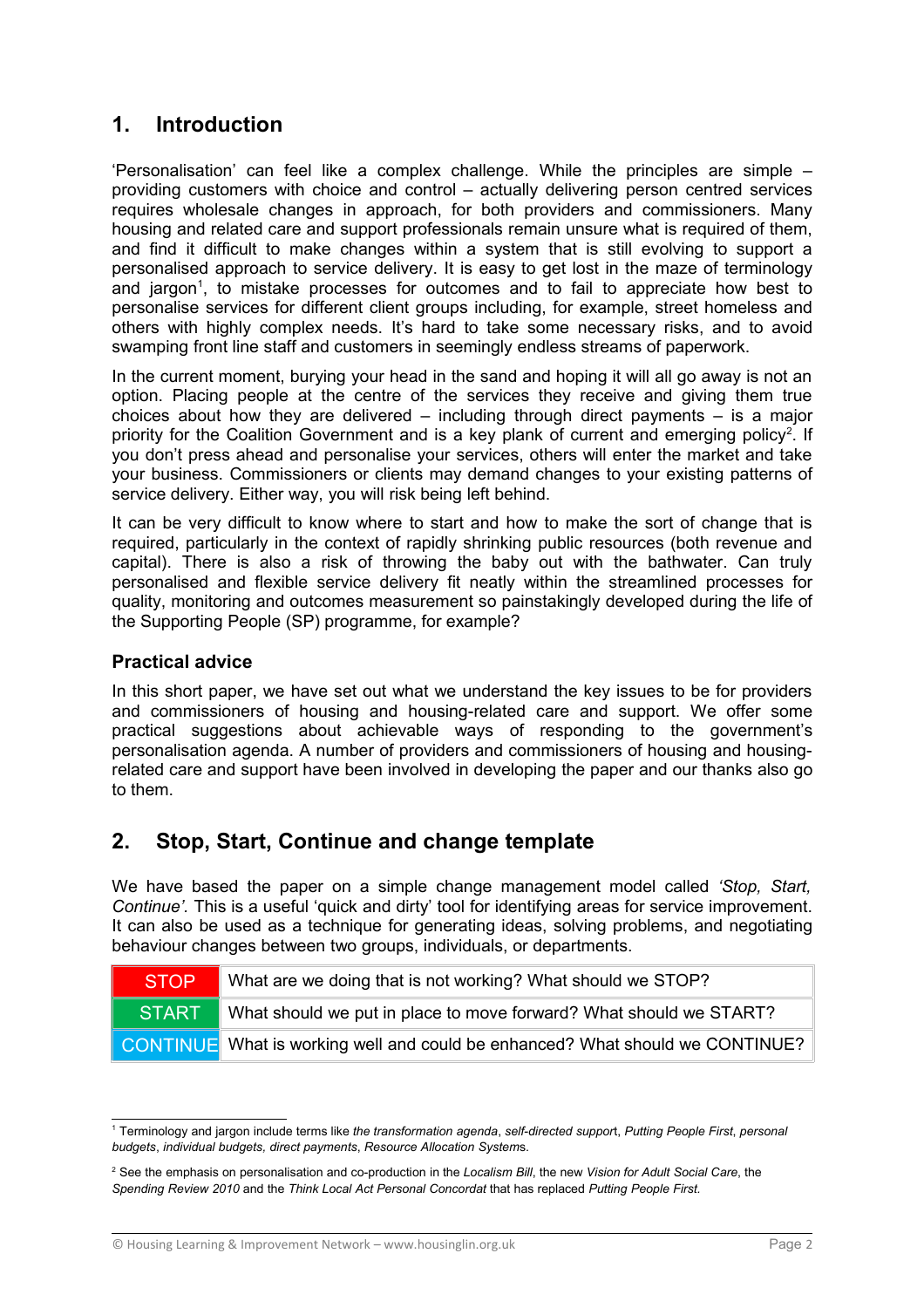However you decide to use this paper, we hope that you will celebrate your successes and share any positive practices that result from it. You are unlikely to get it right all the time, but you can refine your approach by reflecting and learning from past experiences.

Before we get into the detail, we feel that it's important to bear in mind three key points.

- **Personalisation should not be complicated.** It means putting the person at the centre, helping them to articulate the outcomes they are looking for, letting them decide what's best for them, responding positively to the choices they make and giving them more control over the way services are run. There will always be limits to what's possible, but there is much more that can be done to offer choice and control within the existing parameters.
- **Personalisation is not going to go away**. It is a key priority for the Coalition Government and underpins reforms taking place more generally across all public services. There is now an expectation that all those in receipt of Adult Social Care be offered a personal budget by April 2013 and in many instances this will be offered as a direct payment. There is a continuing expectation that all service providers, including those offering housing-related care and support, should demonstrate an increasing focus on putting the person at the centre in all aspects of service delivery. Apart from this, person-centred approaches are fundamental to good practice in providing care and support.
- **Transformation towards personalisation is not limited to Direct Payments and Personal or Individual Budgets.** True personalisation will not happen without developing and strengthening all 4 of *Putting People First's[3](#page-3-0)* 'pillars of personalisation'; in fact, the pressure on resources for supporting people will increase the importance of developing preventative approaches and of building social capital (pillars 2 and 3). The four pillars are:
	- 1. Offering people real **choice and control** over the services they receive, including the offer of a Personal and Individual Budgets where appropriate, is a key and very important aspect of the above. For providers and commissioners of housing-related care and support looking to transform their service, each of the other 3 pillars also has relevance.
	- 2. Early **intervention and prevention**  making a strategic shift towards prevention and early intervention is one of the central objectives of Think Local, Act Personal<sup>[4](#page-3-1)</sup> (and before that, *Putting People First)***.** This not only improves quality of life, but it also saves money in health, probation and other service areas. Most housing-related support services are already offering cost-effective preventative and early intervention services, but there is room for further development and repositioning.
	- 3. Building **social capital** (or community capacity) by building on the skills and strengths of individuals and groups to find local solutions and design local services'. One way of doing this is what is being called 'co-production'<sup>[5](#page-3-2)</sup>. This embraces some existing and some new concepts around direct participation, community involvement, power-sharing, involvement in design, sharing expertise and understanding how individuals and communities will use services.
	- 4. **Universal services**  including access to information, advice and advocacy for all. Many people have limited access to the everyday services and facilities in their local communities, including those who need care or support and/or are socially isolated.

<span id="page-3-0"></span><sup>3</sup> Putting People First: a shared vision and commitment to the transformation of adult social care, Dept of Health, Dec 2007 [www.dh.gov.uk/prod\\_consum\\_dh/groups/dh\\_digitalassets/@dh/@en/documents/digitalasset/dh\\_081119.pdf](http://www.dh.gov.uk/prod_consum_dh/groups/dh_digitalassets/@dh/@en/documents/digitalasset/dh_081119.pdf)

<span id="page-3-1"></span><sup>&</sup>lt;sup>4</sup> Think Local Act Personal website, including access to publication [www.thinklocalactpersonal.org.uk](http://www.thinklocalactpersonal.org.uk/)

<span id="page-3-2"></span><sup>5</sup> See *Coproduction, personalisation and housing: improving outcomes for individuals and communities* [www.housinglin.org.uk/\\_library/Resources/Housing/Support\\_materials/Viewpoints/Viewpoint18\\_Coproduction.pdf](http://www.housinglin.org.uk/_library/Resources/Housing/Support_materials/Viewpoints/Viewpoint18_Coproduction.pdf)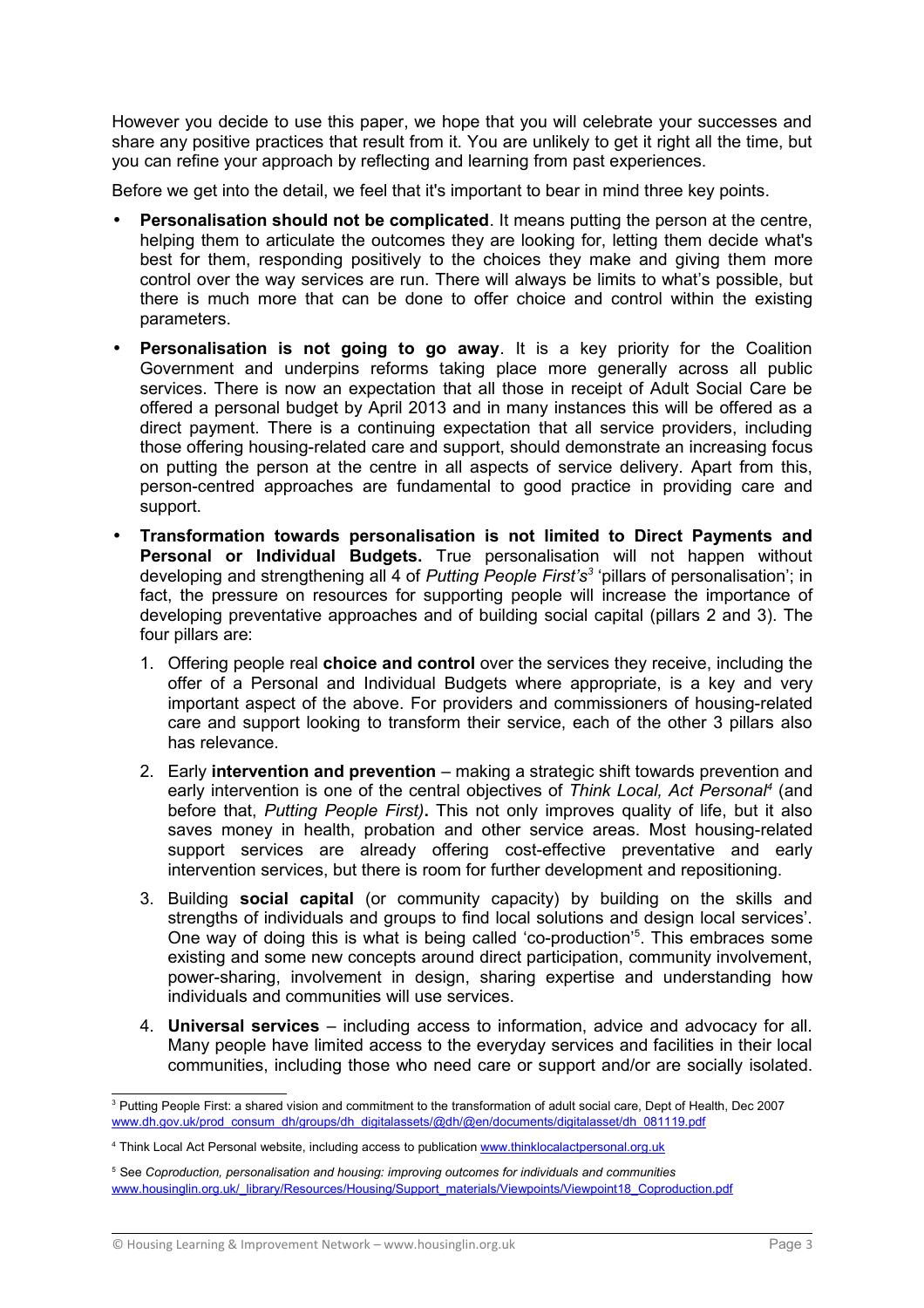This pillar aims to make sure that everyone can access the same services, regardless of their needs or of whether they are paying themselves or receiving state support. It also embraces concepts such as *Lifetime Neighbourhoods[6](#page-4-0)* that make places more accessible to everyone.

## **2.1 Issues for providers of housing-related care and support**

If you are a provider of housing-related care and support, consider the following:

#### **Stop**

- **Thinking that personalisation is just about people who take a personal budget as cash.** It should apply to all people, whether they take a budget as cash or have services commissioned for them, such as 24 hour care with waking night-time cover in Extra Care Housing<sup>[7](#page-4-1)</sup>. Giving someone a personal budget is just one of many ways a service can be moulded around an individual.
- **Thinking that personalisation is only for FACS-eligible people.** People who fund their own care have greater commissioning power to demand a personalised approach while those who do not have high levels of support needs may be better served by person centred support. Being solely focused on offering Personal Budgets to individuals who meet the local Fair Access to Care Criteria could put at risk your ability to offer services that prevent the need for more critical and costly care and support.
- **Offering the same sort of housing-related care and support service under the banner of 'personalisation'** and believing that your professional experience qualifies you to know your customers' aspirations and support requirements. If you ask people open questions about what would really make a difference – and listen closely to what they tell you – you will get some surprising feedback. For one individual with long-term serious mental health issues, the ability to get outside for a short walk with his support worker once a day made a measurable difference to his overall wellbeing and physical and mental health. Much more so, in his view, than more formal support delivered in a traditional office based situation.
- **Reacting in the short-term** by submitting bids and rushing into new contracts with commissioners – without considering sufficiently the fit with your organisation's business goals and direction. Personalisation has implications for the way your organisation operates and focusing too much on short-term funding will distract you from ensuring that your organisation is fit to offer a service that is in line with changing expectations.
- **Sticking your head in the sand.** At this moment in time, being risk-averse could actually be the more risky option – because the world is changing. It will frequently be better to make significant but considered changes and to risk making a mistake, than to do nothing. Common ways that people remain stuck include:
	- o Continuing to provide services that don't add measurable value to people's lives or that others do better. The Supporting People Client Records and Outcomes Framework<sup>[8](#page-4-2)</sup>, the anticipated Adult Social Care outcomes framework<sup>[9](#page-4-3)</sup> and other tried

<span id="page-4-1"></span>7 Individual Budgets, Micro-Commissioning and Extra Care Housing [www.housinglin.org.uk/\\_library/Resources/Housing/Support\\_materials/Viewpoints/Viewpoint13.pdf](http://www.housinglin.org.uk/_library/Resources/Housing/Support_materials/Viewpoints/Viewpoint13.pdf)

© Housing Learning & Improvement Network – www.housinglin.org.uk Page 4

<span id="page-4-0"></span><sup>6</sup>Lifetime Homes, Lifetime Neighbourhood: a national strategy for housing in a ageing society, DCLG Feb 2008 [www.communities.gov.uk/publications/housing/lifetimehomesneighbourhoods](http://www.communities.gov.uk/publications/housing/lifetimehomesneighbourhoods)

<span id="page-4-2"></span><sup>8</sup> Overview of Supporting People Client Records and Outcomes website, DCLG [www.communities.gov.uk/housing/housingresearch/housingstatistics/housingstatisticsby/supportingpeople/overview/](http://www.communities.gov.uk/housing/housingresearch/housingstatistics/housingstatisticsby/supportingpeople/overview/)

<span id="page-4-3"></span> $\degree$  Dept of Health is currently drawing up a new outcomes framework for Adult Social Care and has recently consulted on proposals in a paper called *Transparency in outcomes: a framework for adult social care* [www.dh.gov.uk/prod\\_consum\\_dh/groups/dh\\_digitalassets/@dh/@en/documents/digitalasset/dh\\_122037.pdf](http://www.dh.gov.uk/prod_consum_dh/groups/dh_digitalassets/@dh/@en/documents/digitalasset/dh_122037.pdf)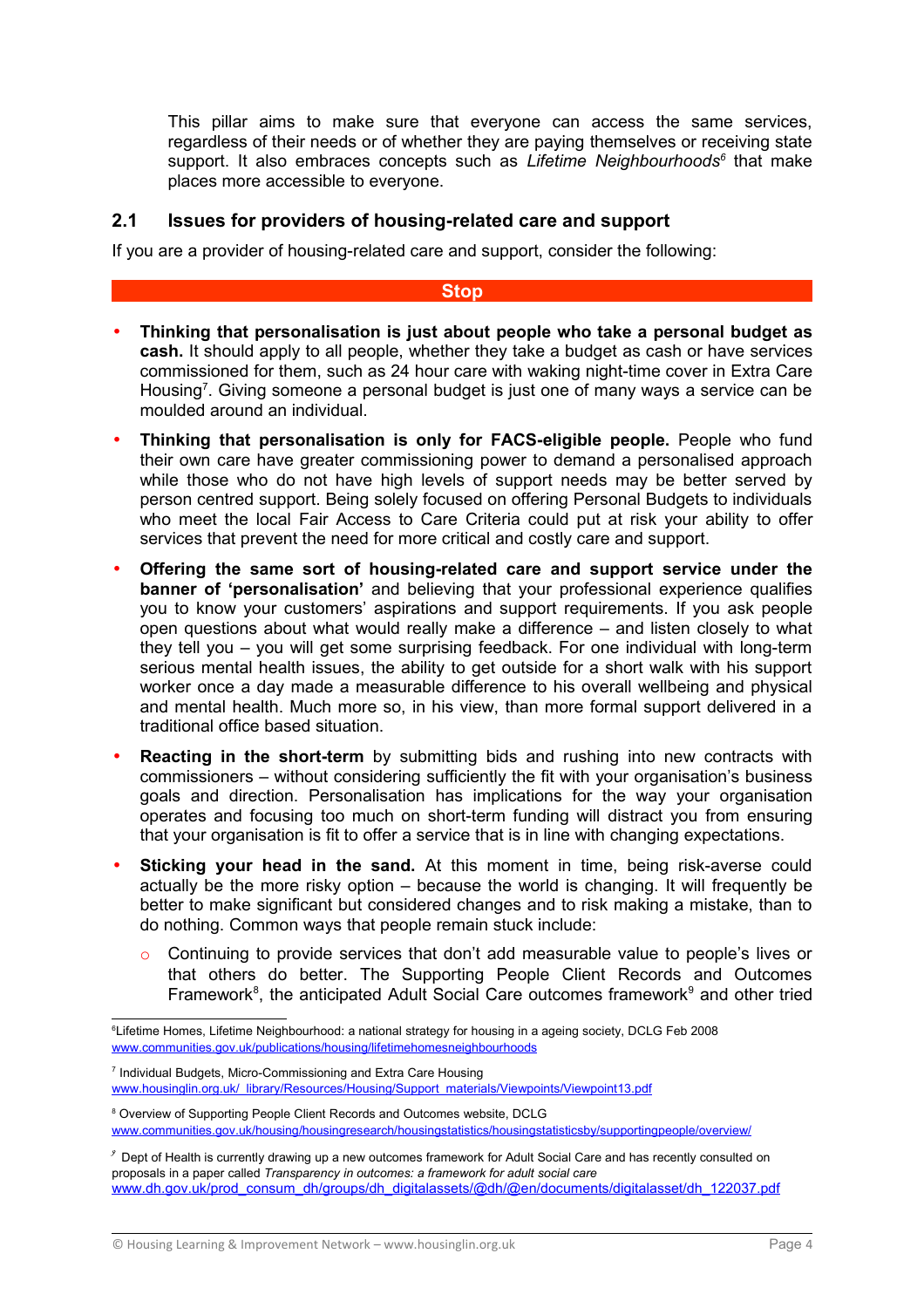and tested outcome measurement tools can help you to define the difference your services are making and benchmark your service provision. If you can't demonstrate that a service is adding value to individuals, or that is doesn't match customers' expectations for the future, or that you are competing in a mature market where others can offer a better service in a more person-centred way, sit down with your customers, potential customers and the local authority and discuss ways of changing, improving or even discontinuing it.

- $\circ$  Assuming that your current service price will remain acceptable. Be imaginative about how you can change and develop current service provision to better meet individual aspirations and contribute to shared outcomes, whilst staying within or below existing funding envelopes.
- o Thinking that current arrangements are 'ok for now'. Personalisation is here to stay; individuals will start to use *their* commissioning power to be more demanding. Private businesses, as well as social enterprises, mutuals and some user led organisations, are looking to move into the care and support markets and existing providers need to change or they will become uncompetitive and redundant.

#### **Start**

- **Talking to your customers about what they really want out of their service.** There are some powerful examples of the difference this makes. For example, Broadway, a London-based homelessness charity, has recently piloted a project offering personalised budgets and the support to find new lives off the street to 22 long-term homeless people. '*The project exceeded the expectations of all involved, with both participants and professionals agreeing that the approach could work with other rough sleepers'*[10](#page-5-0) .
- **Reviewing, at the top level, your organisation's roles and raison d'être**. What roles do you want to play in each locality where you deliver services? How can you best understand the local community, individuals' changing aspirations and locality visions? Are your business goals still the right ones or do they need updating?
- **Looking more closely at existing and potential new competition.** The market for individually tailored care and support for people in mainstream housing and those in specialist housing has opened up dramatically. You will be competing against private sector organisations that are aware of the requirements relating to personal budgets and personalised services as well as individual care workers entering the market to offer their services directly to customers. Demonstrating a high quality service with good outcomes may no longer be sufficient if you cannot compete on price.
- **Evidencing the added-value of your services**. It is crucial that you are able to evidence the value that your service adds to shared, improved outcomes across the relevant areas in housing, health, social care and criminal justice – as well as to individual customers. This can be quantitative and/or qualitative evidence.
- **Rethinking your customer base and marketing strategy.** Markets will change as local authorities start to offer more people the option of a Personal or Individual Budget. In the future, your income will come from individuals and their families, not necessarily from big local authority or health contracts. How customer-friendly are you? What do you need to change to remain attractive to this client-base when you can no longer rely on a 'captive audience'? You could consider marketing your services to self-payers who do not qualify for Supporting People, Social Care or other benefits as well as those receiving direct payments. There is huge unmet need in this area and potential for business growth. Your business will be more viable and sustainable if you gear up to win self-funders.

<span id="page-5-0"></span><sup>10</sup> Broadway's personalised budget pilot work: [www.in-control.org.uk/news/in-control-news/a-personalised-approach-to-homelessness.aspx](http://www.in-control.org.uk/news/in-control-news/a-personalised-approach-to-homelessness.aspx)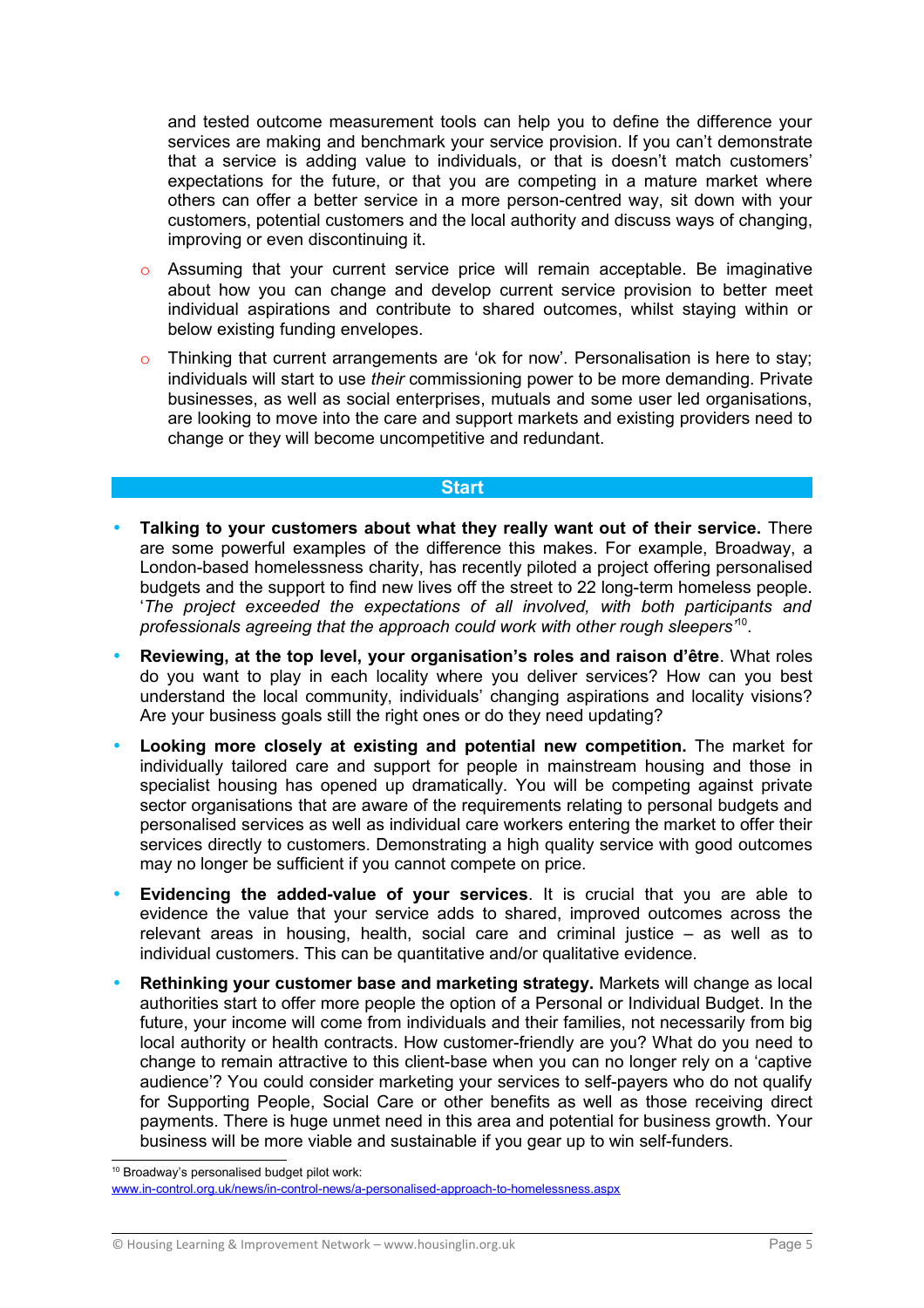- **Setting your organisation on a new course / new direction even if it takes time.** This means taking proper account of the organisational implications of your business goals. Consider the impact of new ways of working on current infra-structure, staffing arrangements, pay levels, and overheads. Different ways of working, the shape and nature of your support planning process, contract management and changing staff training requirements are all areas to consider for change management.
- **Experimenting, evaluating and demonstrating new personalised ways of working** to enable your customers, staff and Board members to get a better picture of what's involved in working in a more personalised way – and what the options are for your organisation. Make sure that you have effective performance monitoring and reporting arrangements in place to measure and share the impact of any pilots.
- **Rethinking your approach to risk.** For example, many vulnerable people want to take greater risks than their current support provider will allow. They want greater freedoms to do things, to make mistakes, to learn from their mistakes and to become more able, resilient and independent as a result. How are you going to adapt your risk-framework and develop your approach to safeguarding, to allow them this opportunity for growth?
- **Building strong local collaborations and networks.** There are significant opportunities for housing support providers to work in partnership with emerging GP consortia for example, or with integrated intermediate care teams with access to re-ablement funding<sup>[11](#page-6-0)</sup>. Wherever possible, work closely with fellow providers, local authority housing and other social landlords, local primary and social care companies and others, to ensure that you can offer a tailored menu of services to meet people's overall needs. Be prepared to make the first move, approach partners and potential partners to build new collaborations and explain what you can bring to networks $^{12}$  $^{12}$  $^{12}$ .
- **Working with your community groups and development teams.** You may be able to integrate some local volunteers into your service programme. Organising this well could enhance your local impact by (i) being closer to communities and therefore gaining a better understanding of issues and emerging priorities and (ii) providing opportunities for work experience in the areas in which you work. Some providers have found that the best way to develop services is to create strong relationships with potential customers through community organisations and then collaboratively develop new service models with them (for more information, see the recent Housing LIN Viewpoint  $18$ )<sup>[13](#page-6-2)</sup>.

## **Continue Continue**

- **Keeping your approach to support as simple as possible**. Neither front line staff nor central government will be impressed by unnecessary bureaucracy or duplicate paperwork. If you feel that Supporting People paperwork is getting in the way of a truly personalised approach, see if you can negotiate a lighter touch with your local commissioners.
- **To be proactive in your relationships with commissioners.** Don't wait for the local authority to come to you. Sit down with them and discuss ways to improve your service, to offer better value for money and a more personalised service. Be on top of your contractual obligations and their commissioning intentions.

<span id="page-6-0"></span><sup>11</sup> Letter announcing £70m for re-ablement linked to hospital discharge. Dept of Health, 28 October 2010 [www.dh.gov.uk/prod\\_consum\\_dh/groups/dh\\_digitalassets/documents/digitalasset/dh\\_121017.pdf](http://www.dh.gov.uk/prod_consum_dh/groups/dh_digitalassets/documents/digitalasset/dh_121017.pdf)

<span id="page-6-1"></span><sup>&</sup>lt;sup>12</sup> See CIH follow up to Health Housing and Care [www.cih.org/policy/free-publications.htm](http://www.cih.org/policy/free-publications.htm)

<span id="page-6-2"></span><sup>13</sup> *Coproduction, personalisation and housing: improving outcomes for individuals and communities* www.housinglin.org.uk/\_library/Resources/Housing/Support\_materials/Viewpoints/Viewpoint18\_Coproduction.pdf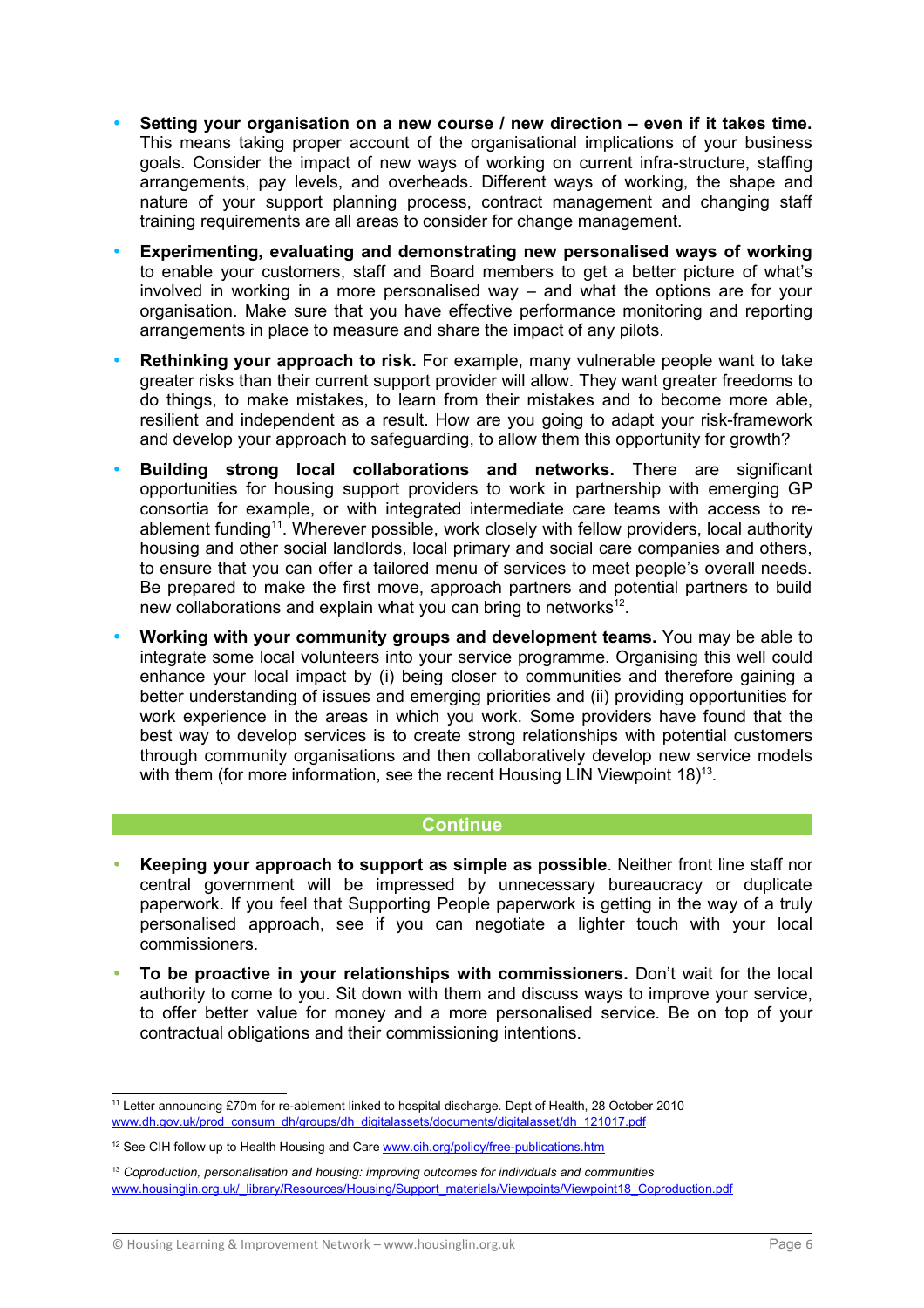- **Measuring and challenging cost-effectiveness** in the context of any changes you are making to service models. Building the evidence around the cost-effectiveness of the investment in (capital) and the management of your services (revenue) – including around outcomes that clients achieve and the efficiency gains you can deliver – will enable you to make better value for money judgements and to demonstrate to others the potential for making savings<sup>[14](#page-7-0)</sup>.
- **Believing that putting people at the centre of the services they receive is positive for individuals and organisations**. Moving to truly personalised service delivery;
	- involves transformational change in organisational approach  $-$  it will only be truly effective if Boards and senior managers are prepared to take the time to understand and agree and promote what this means for their organisations
	- can transform your workforce as well as the lives of your customers. Family Mosaic is undertaking a whole service approach to personalisation called 'Let me choose!'. Early into the pilot programme, one support worker fed back the following comment ... *'I feel like I'm doing the job I always intended to do'.*
- **Consulting your current and potential customers.** This is more than just good tenant participation or user involvement. Ensure you do it in a more meaningful way to get a better understanding of what people value most and what they might be prepared to / able to pay for . Don't ask them to choose from a set of options, but use open questions, asking how they want to live their lives and what would help them to live a full life. Encourage them to go 'off menu' from the start.
- **To share and learn from good practice**, but keep providing those services that are in line with your organisation's vision. Don't be tempted to diversify for the sake of it, or because you feel under pressure to keep up with peers. Stay true to your business ethos and direction, adapting your service to meet *your* customer's needs, rather than attempting to shoe-horn other people's service delivery models to fit your organisation.
- **Ensuring your front line staff understands what 'personalisation' means** to your organisation and the commissioning authorities you work with. They are the people who can sell it to customers and deliver on promises. Don't assume that your support workers or those in other organisations have an automatic understanding of what it means to work in a flexible and personalised way. Some case studies and practical work-based training may be of help<sup>[15](#page-7-1)</sup>. Build in time for training and informal discussions. This new approach may feel quite threatening, and scary, for some staff.
- **Being outcome focussed.** Keep working to achieve levels B and A on the Supporting People Quality Assessment Framework (for providers). You can't get an A score without offering a truly personalised service. This enables all members of your organisation to retain a focus on achieving high levels of customer led, service quality.

*Handypersons financial benefit toolkit*, DCLG March 2010 [www.communities.gov.uk/publications/housing/financialbenefitstoolkit](http://www.communities.gov.uk/publications/housing/financialbenefitstoolkit)

[www.housinglin.org.uk/\\_library/Resources/Housing/Support\\_materials/Other\\_reports\\_and\\_guidance/Look\\_Ahead\\_Personalisat](http://www.housinglin.org.uk/_library/Resources/Housing/Support_materials/Other_reports_and_guidance/Look_Ahead_Personalisation_Report.pdf) [ion\\_Report.pdf](http://www.housinglin.org.uk/_library/Resources/Housing/Support_materials/Other_reports_and_guidance/Look_Ahead_Personalisation_Report.pdf)

<span id="page-7-0"></span><sup>14</sup> *Commissioning housing support for health and wellbeing*. CLG, CSIP, Integrated Care Network, July 2008. [www.housinglin.org.uk/\\_library/Resources/ICN/HousingSupport.pdf](http://www.housinglin.org.uk/_library/Resources/ICN/HousingSupport.pdf)

*Financial benefits in investment in specialist housing for vulnerable and older people*, Homes and Communities Agency and Frontier Economics, Sept 2010 [www.frontier-economics.com/\\_library/pdfs/frontier%20report%20-%20financial%20benefits](http://www.frontier-economics.com/_library/pdfs/frontier%20report%20-%20financial%20benefits%20of%20investment.pdf) [%20of%20investment.pdf](http://www.frontier-economics.com/_library/pdfs/frontier%20report%20-%20financial%20benefits%20of%20investment.pdf)

<span id="page-7-1"></span><sup>15</sup> *Choice, control and independence: Personalising block contracts in supported housing*, Lookahead

Family Mosaic *Let me choose!* [www.letmechoose.co.uk](http://www.letmechoose.co.uk/)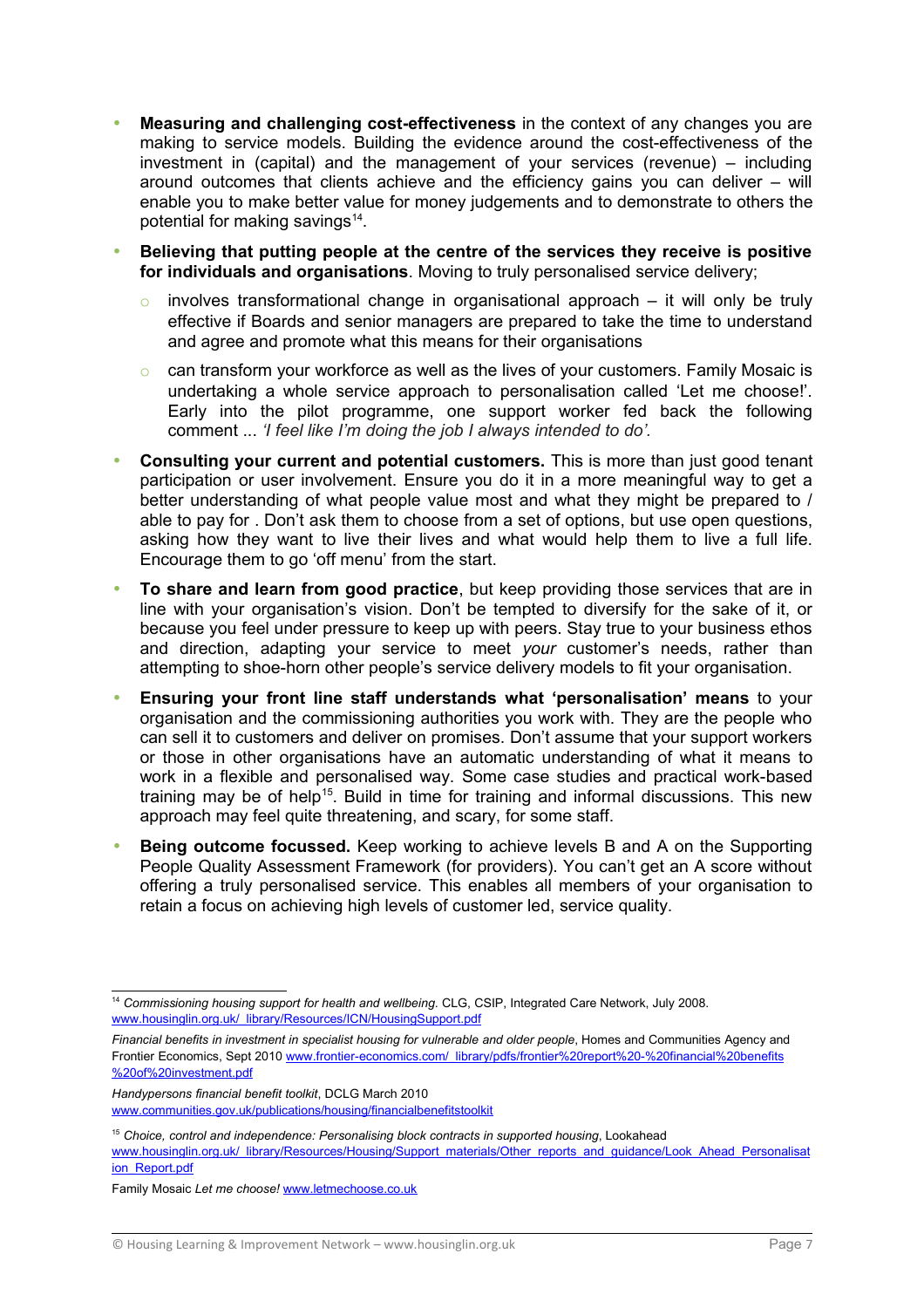## **2.2 Issues for commissioners of housing-related care and support**

If you are a commissioner of housing-related care and support consider the following:

#### **Stop**

- **Assuming personalisation is just about Individual or Personal Budgets.** While the Government intends to significantly extend the use of personal budgets across a range of service areas<sup>[16](#page-8-0)</sup>, commissioners should also explore other approaches, such as coproducing services with individuals and providers, as a means of offering genuinely personalised services.
- **Re-issuing block-commissioned services as a matter of course.** Other commissioning models, such as 'cost and volume' and 'spot commissioning' arrangements, can fit better with the offer of a personalised service. For example, in Extra Care Housing, think about creative and imaginative solutions to sustain the care and support on-site that goes beyond the traditional block contract model. While there are a few services that may be better delivered through a block contract – for example, due to the nature and range of person centred care required at a scheme and/or the economies of scale to a number of people – clarifying the appropriate commissioning arrangements can be a very effective way of shifting to a more personalised approach to service delivery and agreeing a tailored menu of options.
- **Renewing service contracts that don't explicitly state how the service provider intends to offer customers a personalised service** and how this will be measured. Commissioners can show leadership by using their commissioning powers as a lever to change providers' approach to delivering personalised services and facilitating market development.
- **Assuming that the existing housing care and support provider market is the only option.** Private organisations, social enterprises, community groups, and care providers are increasingly gearing up to personalisation and are quickly coming up to speed in terms of housing-related care and support.
- **Thinking you don't have time for personalisation.** Local authority commissioners are under huge pressure to save money at the moment and radical changes to the nature of services may feel like the last thing you have time for. If you're thinking this, you are missing a trick. Finding out from customers what they really want and need can lead to cost-savings. For example:
	- o Assessing the needs of people living in sheltered housing and/or Extra Care Housing and designing services that are flexible and responsive to changes in individuals' needs, including access to on-site 24 hours care
	- o Offering service 'menus' and off-menu options to both payers and self-payers and encouraging people to assess the level of support they currently require
	- o Gaining a better understanding of self-funder markets, including those people in receipt of benefits such as Attendance Allowance and Disabled Living Allowance
	- $\circ$  Considering the increasingly diverse possibilities for quick-response floating support within the community, and giving individual clients (not client groups) a variety of flexible quick and integrated response options – this might include rapid response support within the community, handyperson options, aids and adaptations, domicillary care, for example.
	- o Making best use of telecare and other new and emerging technologies to enhance the delivery of person-centred care and support.

<span id="page-8-0"></span><sup>&</sup>lt;sup>16</sup> The Spending Review 2010 sets out the details of the government's intention to extend the use of personal budgets and direct payments

<sup>©</sup> Housing Learning & Improvement Network – www.housinglin.org.uk Page 8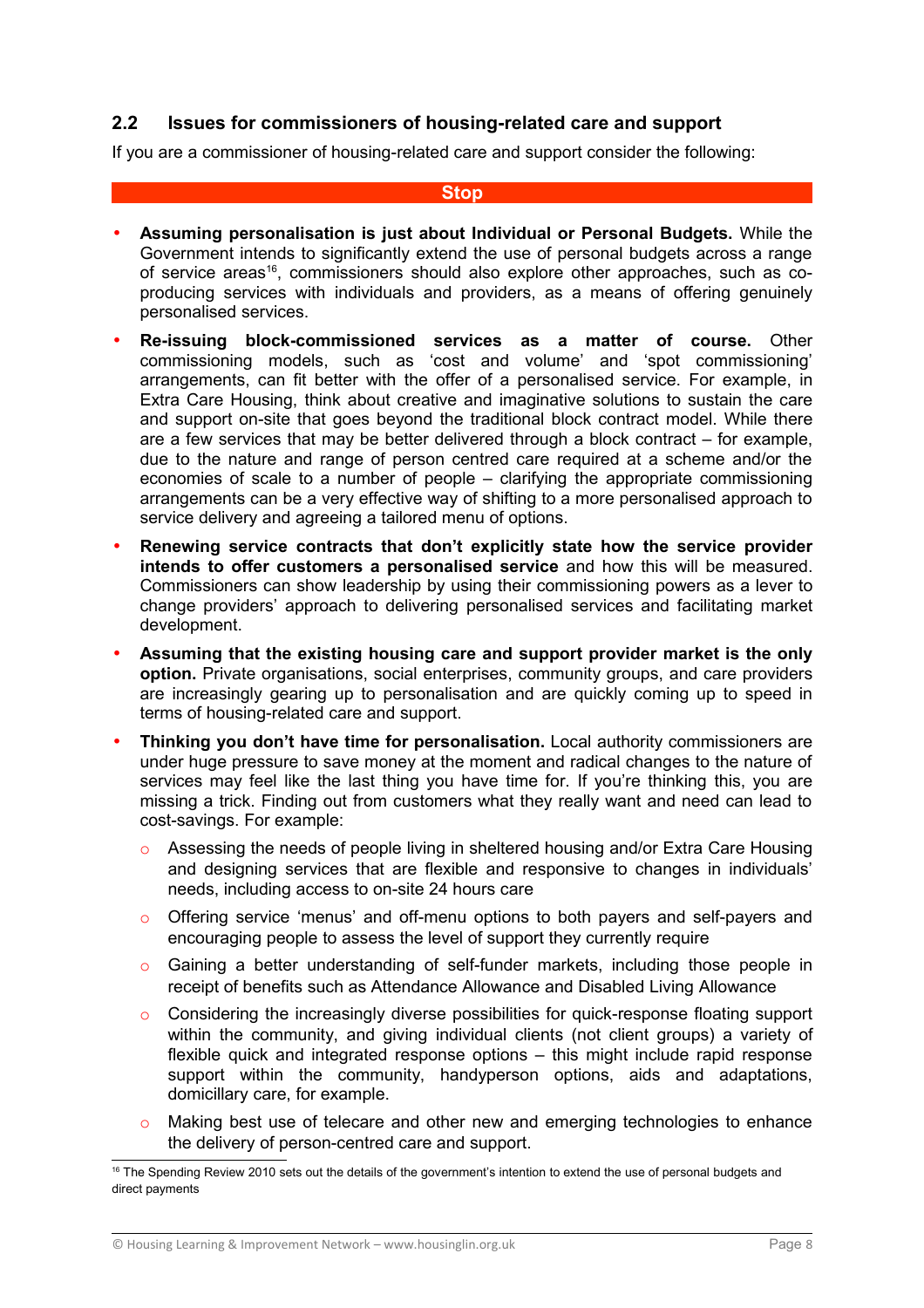### **Start**

- **Looking at each service provider in relation to their 'offer**'. Understand their ethos, their market position and the business development they are looking to do. See how you can support them and shape their contribution to your locality.
- **Actively coordinating** the activities of providers offering services in your locality. This will require encouragement through facilitating and brokerage as well as competition through procurement and contract management.
- **Making sure that the local Joint Strategic Needs Assessment (JSNA) covers your commissioning areas** and demonstrates an understanding of the contribution of housing, and related care and support services, to meeting the needs of local people. This will be critical in terms of its influence on future central government funding allocations for public health
- **Talking to your local public health service.** Local authorities are taking on public health responsibilities from PCTs and they will be setting up Health and Wellbeing Boards. Find out how housing-related care and support can best help them to achieve their objectives; for example, under 'any qualified provider' status (see the accompanying Briefing No.3 for details). Also, consider the roles of emerging GP commissioners<sup>[17](#page-9-0)</sup>.
- **Demonstrating the financial gains** that *relevant* care and support services can make to the health service in terms of prevention and early intervention or re-ablement. Modify and reposition services in order to increase support for health and wellbeing outcomes and seek acute health and/or primary care funding.
- **Drawing on existing skills in the communities, and developing skills further where appropriate.** Greater engagement of people from the local community (paid or unpaid) would bring a range of skills and experience to work alongside professionals. This then requires an appreciation of the type of roles it would be appropriate for members of the community to undertake, what might be possible through development, and which jobs require skilled professionals.
- **Coming up with ideas about how to adapt current services.** Get together with groups of current customers/stakeholders/providers to work out what an ideal service would look like. How do you need to change your commissioning arrangements to achieve this? What's the smallest thing you could do to improve the offer available to local people?

## **Continue**

- **Concentrating on outcomes for individuals** not on outputs or processes**.** Continue to streamline systems and minimise bureaucracy so that maximum resources can be allocated to achieving outcomes.
- **Being prepared to consider throwing out the rule book in respect of Supporting People eligibility.** Talk to providers about how they could offer a more flexible service that really meets people's aspirations – even if it means re-thinking working patterns and attitudes to risk. Now that the Supporting People ring-fence has been removed there are many opportunities to work creatively with both individuals and communities so encourage your providers to offer a wider choice of services and a range of approaches to care and support.
- **Requiring all service providers to demonstrate how they are delivering services in a personalised way.** Offering Personal or Individual Budgets is a powerful option – but there may be imaginative ways to personalise existing commissioned services as well.

<span id="page-9-0"></span><sup>&</sup>lt;sup>17</sup> The Public Health arrangements, the role of GP commissioners and changes in the acute hospital sector are covered in other Housing LIN briefings in this series [www.housinglin.org.uk/Topics/HousingLINProducts/index.cfm?tag=Policy%20briefing](http://www.housinglin.org.uk/Topics/HousingLINProducts/index.cfm?tag=Policy%20briefing)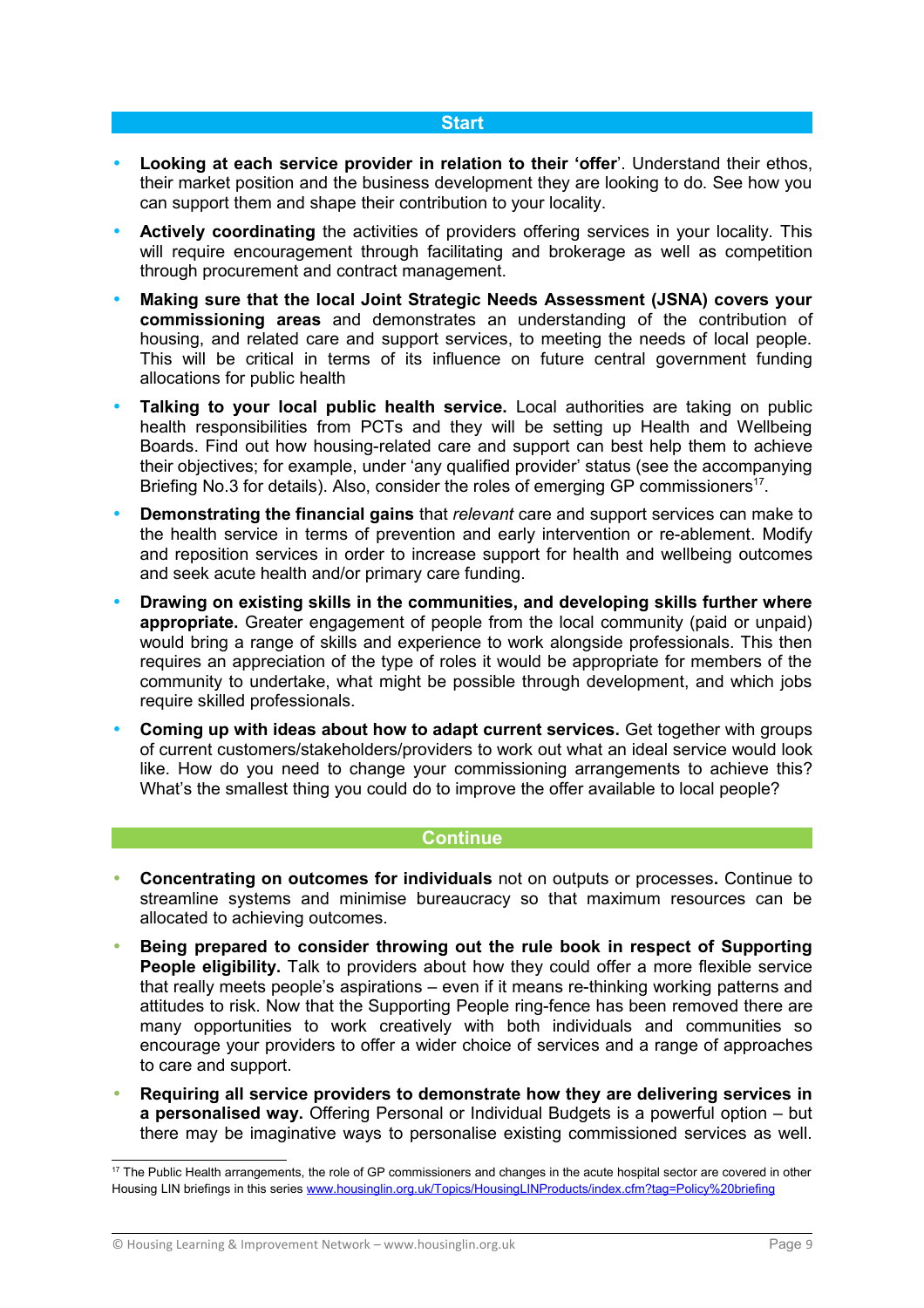Ask them open questions about how they are going about giving people greater levels of choice and control and how they are re-working their services to deliver the choices that people make. This could well involve a requirement to reach at least Level B on the refreshed QAF.

- **Working with the local community to properly understand the needs of the area.** This can then inform the Joint Strategic Needs Assessment (JSNA) which will soon be a core source of intelligence underpinning commissioning<sup>[18](#page-10-0)</sup>. You might also wish to look at all the assets/resources available in a locality and to maximise opportunities for coproduction and effective partnership working in order to provide holistic joined up service offers and opportunities.
- **Strategic reprovision and re-modelling** to ensure that there is a range of flexible, costeffective housing-and-support provision available locally to best meet individual aspirations. For example, this might mean re-commissioning a sheltered housing scheme and support service to make it suitable for another client group.
- **Understanding your local market, identify gaps in service provision and scope for future development** to determine patterns of delivery and attracting any public/private investment locally, including capital programmes.
- **Integrated workings across housing, health, and care** to personalise service offers. Offer home adaptations alongside other care and support services, including telehealth and telecare, for self-payers and publically-funded customers alike.
- **Selling the preventative aspect of personalisation.** Letting people decide for themselves what will make the most difference could save money in the long term. While there is little concrete qualitative evidence to date that Personal Budgets are more cost effective, there is plenty of evidence that appropriate low level support can reduce expenditure on costly health and care services ... 'a stitch in time saves nine'<sup>[19](#page-10-1)</sup>.

# **3. Key messages**

Personalising your approach to housing-related care and support services is more important now than ever before. The changing funding framework for Supporting People, Adult Social Care and across all public services is breaking down the barriers between payers and nonpayers and opening up the market to new entrants, many of whom are well-placed to offer a range of choices to individuals. Whole-service transformation must now be a priority for those providers that want to continue offering relevant, high quality services to vulnerable people, and also for commissioners who want to ensure that customers are able to access services that suit them. It is important that transformation is driven from the top of your organisation and that bottom-up solutions are actively supported at senior levels.

Alongside the 'bad news' of radical budgets cuts, there are some significant opportunities to do things differently. For example, the new Health and Wellbeing Boards offer the potential for a greater focus on activities that prevent the need for acute hospital care and which save public money. The new focus on building a 'bigger society' provides opportunities to develop community-based approaches to supporting people, alongside support for individuals. Both providers and commissioners can grasp this sort of opportunity as they consider how to refashion the way they do business and the way they interact with each other and with clients.

<span id="page-10-0"></span><sup>18</sup> *Joint Strategic Needs Assessment: vulnerable adults, housing and support. A collection of case studies*. LGID, 2010. www.idea.gov.uk/idk/aio/24594616

<span id="page-10-1"></span><sup>19</sup> *Research into the financial benefits of the Supporting People Programme*, CLG 2009 <http://communities.gov.uk/publications/housing/financialbenefitsresearch>

Also see *Commissioning housing support for health and wellbeing*. CLG, CSIP, Integrated Care Network, July 2008. [www.housinglin.org.uk/\\_library/Resources/ICN/HousingSupport.pdf](http://www.housinglin.org.uk/_library/Resources/ICN/HousingSupport.pdf)